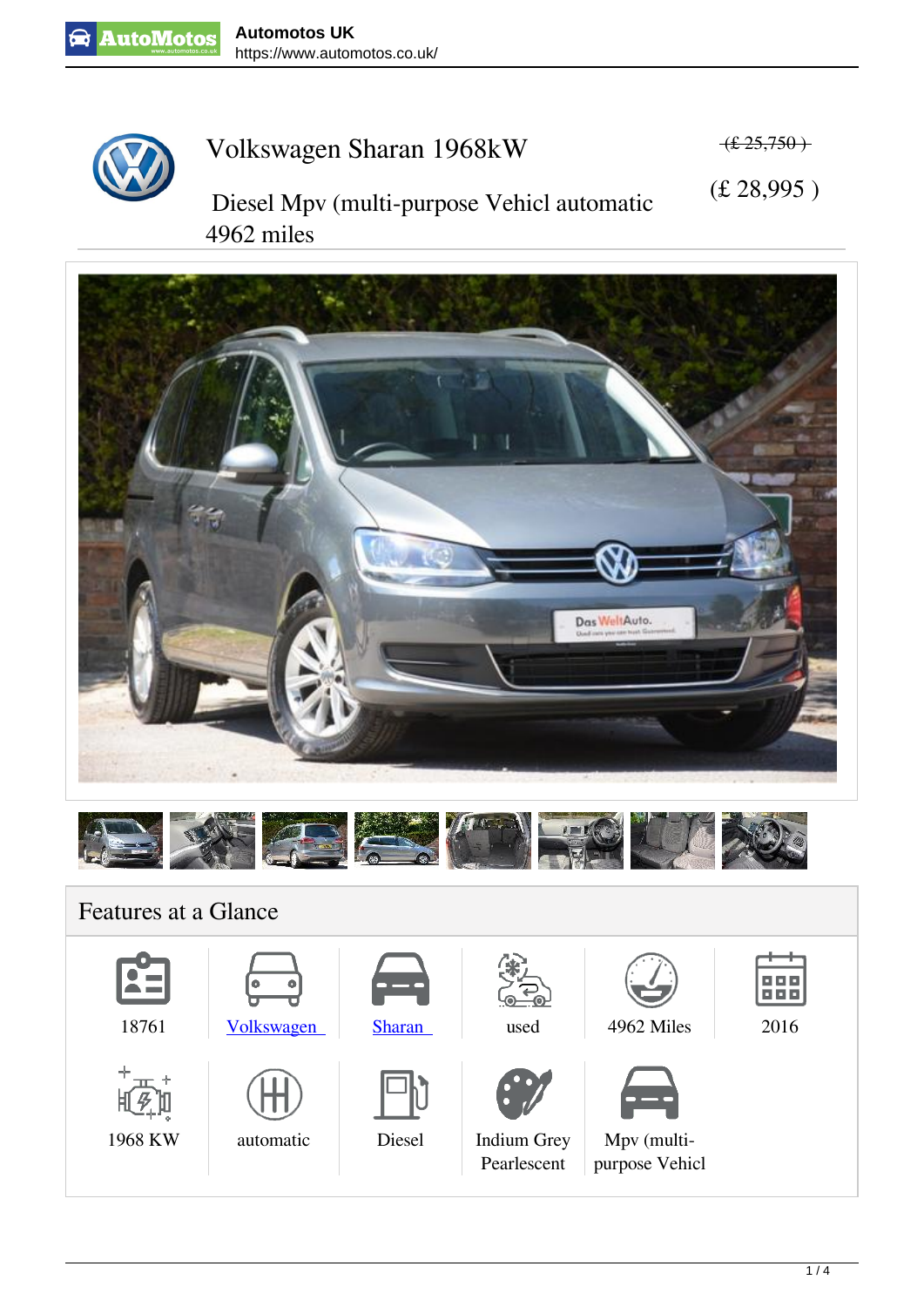

## **Description**

- Drivers knee airbag
- Isofix child seat preparation
- Alarm with interior monitoring
- Anti-lock brake system
- Front seat side impact airbags
- Multi device interface
- Cruise control
- Height/reach adjust steering wheel
- Front and rear electric windows
- Chrome roof rails
- radio/CD player
- Front cupholders x2 with covers
- Illuminated vanity mirrors
- 8 speakers
- DAB Digital radio
- Stripes cloth upholstery
- Heated rear window
- Centre dash storage with lid
- 3 point seatbelts on all seats
- Intermittent rear wash/wipe
- Electronic engine immobiliser
- Self sealing tyres
- Electric sliding rear side doors
- 4 boot load lashing points
- Automatic dimming rear view mirror
- Bluetooth Telephone preparation
- Body colour bumpers
- Body colour door handles
- Carpet mats front
- 2nd and 3rd row
- Comfort seats
- Diesel particulate filter
- Driver/Front Passenger airbags
- $\bullet$  Dusk sensor + auto driving lights
- Electric child locks
- Electric folding door mirrors
- Front seat back map pockets
- Front seatback folding tables
- Front/rear door stowage bins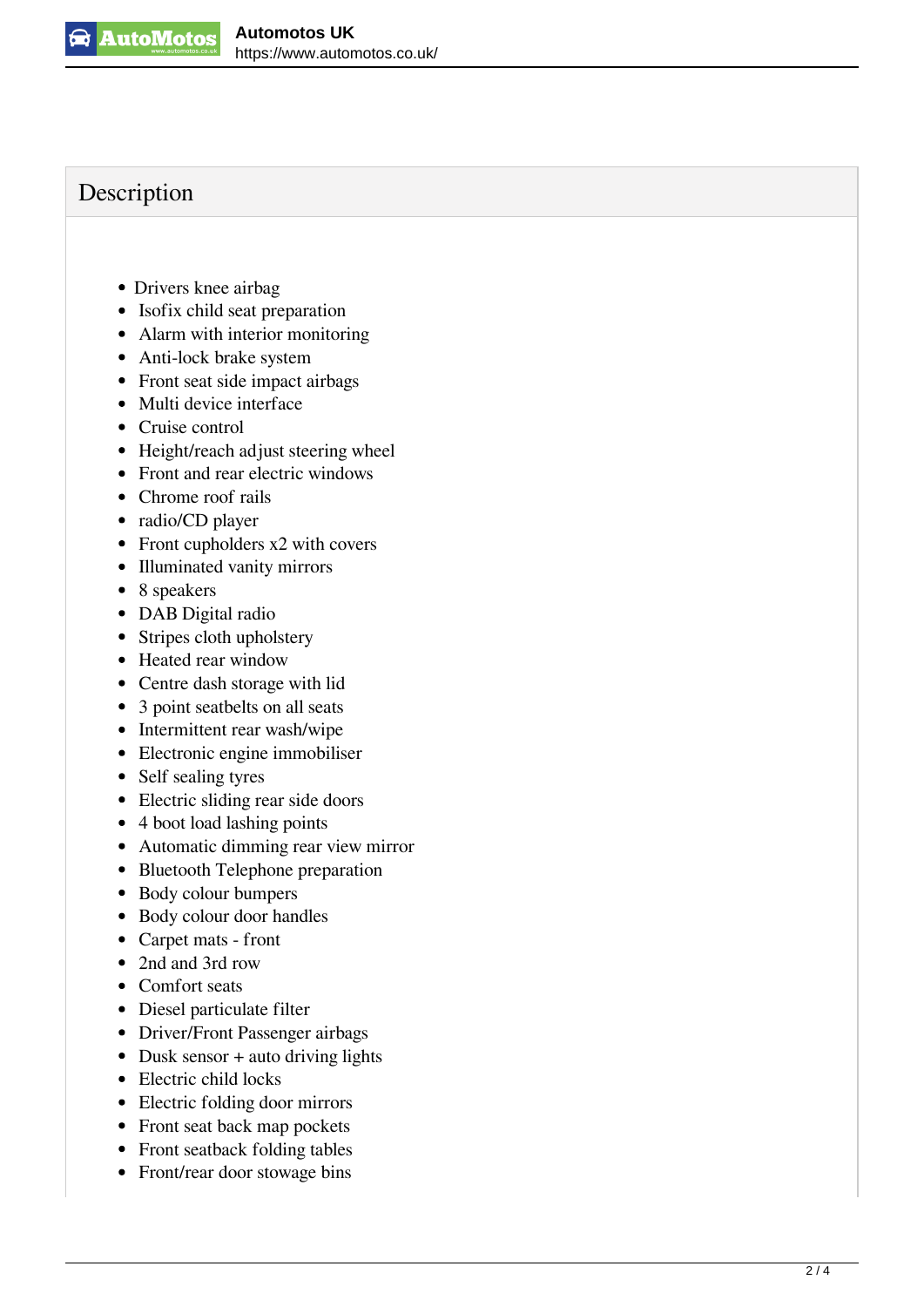- HBA (Hydraulic Brake Assist)
- Interior light with delay
- Load sill protection
- Lockable
- illuminated
- cooled glovebox
- Low washer fluid warning light
- Luggage area lamp
- Luggage compartment cover
- removable
- Luggage hooks
- Metallic paint
- Multifunction computer
- Rain sensor
- Reading lights
- Rear coat hooks
- Rear head restraints
- Rear seat easy entry
- Rear view camera
- SD card slot
- Service interval indicator
- Speed sensitive power steering
- Storage drawers under front seats
- Sun visors
- Through load system
- Tyre mobility system
- Tyre pressure monitoring system
- Cloth interior

 Warning buzzer and light for front seatbelts unfastened, Storage compartment in roof console, Storage compartment in luggage compartment, Storage compartment in 2nd row centre console, Speed sensitive auto door locking (can be switched off), Passenger airbag deactivation system, Height adjustable front 3 point seatbelts + pretensioners, Front passenger seat height + lumbar adjustment, Electronic parking brake with auto hold, Electrically adjustable driver's seat, Electrically adjustable and heated door mirrors, Driver's seat with lumbar adjustment, Curtain airbags for 1st/2nd/3rd rows, Coming/leaving home lighting function, Body colour door mirrors with integral indicators, Auxiliary socket for external MP3 player, 4 way adjustable front head restraints, 3 spoke multifunction leather steering wheel and gear knob including paddle shift, 2nd row outer seats floor storage compartment in footwell, 12V socket in centre console and luggage area, Intermittent front wipe with adjustable delay, Heat insulated tinted glass 65% light absorbing from B pillar back, European map data with car-net guide and inform, Discover navigation system with 6.5 inch colour screen, Remote central locking with 2 remote folding keys, Electronic stabilisation programme with electronic differential lock + traction control, 3 Zone electronic climate control with automatic air recirculation, 16 inch Jacarta alloy wheels with anti-theft wheel bolts,